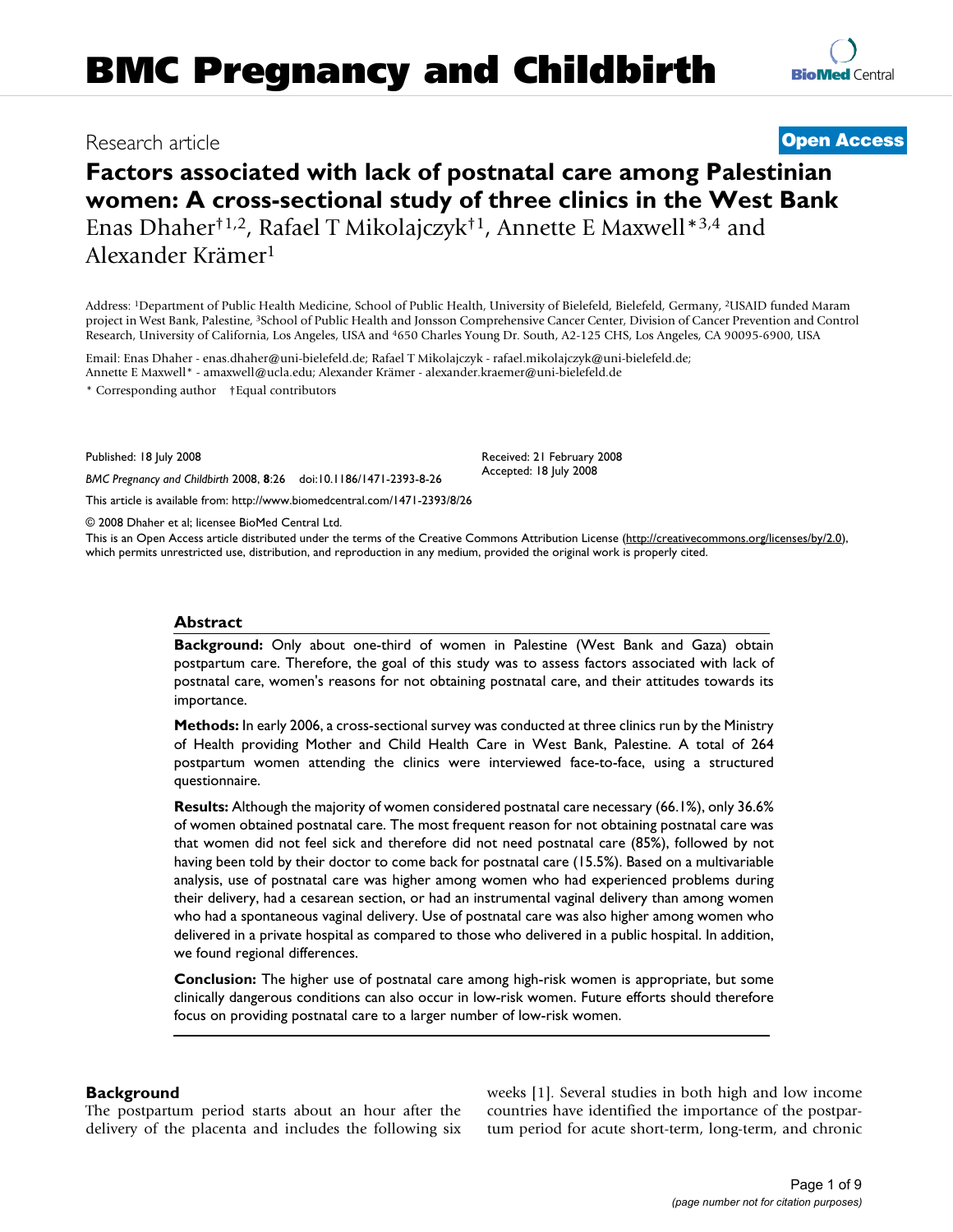morbidity [1-10]. Moreover, up to two thirds of maternal deaths occur after delivery [2,11]. Therefore, the World Health Organization suggests that health care should be provided at 6 hours, 6 days, 6 weeks, and 6 months post delivery, in order to ensure women's physical and mental health and well-being [1].

Despite this recommendation, seven out of ten women do not receive any postpartum care, based on Demographic and Health Surveys conducted in 30 low income countries between 1999 and 2004 [12]. Low utilization of postnatal care has been related to women's lack of knowledge about its importance, their lack of perceived need (especially if they are feeling well), their low level of education, poverty, lack of access to health care facilities that provide postnatal care, lack of appointments or recommendations from health care providers to obtain postnatal care, poor attitudes of the health care providers, or women's tendency to give priority to the health needs of their infants rather than their own [13-19].

A recent study in the West Bank – Palestine found maternal mortality ratios of 29.2 and 36.5 per 100,000 live births for the years 2000 and 2001, respectively. Of the 36 maternal deaths that were recorded, 20 (55%) occurred during the postpartum period [20]. In Palestine (West Bank and Gaza), studies conducted between 2003 and 2005 reported that only 23 to 34% of women received postpartum care [21-23].

Although the vast majority of women in Palestine (West Bank and Gaza) delivers in hospitals or health institutions such as private doctor clinics or maternity homes [22,23], the average postpartum stay in hospitals is only 24 hours [22]. As a result, women need to obtain postnatal care in community health clinics [24]. Several studies have assessed the receipt of postnatal care in Palestine [21-23], however, none of these studies have reported factors associated with its non-use. Therefore, the main goals of this study were (1) to assess factors that are associated with lack of postnatal care, and (2) to assess women's attitudes towards the importance of postnatal care and their reasons for not obtaining postnatal care.

### **Methods**

### *Sample and instrument*

We conducted a cross-sectional survey at three clinics that provide Mother and Child Health Care in the West Bank. The clinics were located in the three largest cities in the West Bank: Jenin in the north, Ramallah in the center, and Hebron in the south. They were selected from a list of clinics that was provided by the Ministry of Health (MOH) based on the following criteria: (1) the clinics should provide most of the reproductive health services (antenatal care including high-risk pregnancy, postnatal care, immunization of pregnant women against tetanus, baby immunization, and family planning); (2) they should be the referral clinic from the surrounding villages and camps; and (3) they should be sufficiently staffed and equipped (as identified by the MOH). The purpose of criteria (1) and (2) was to ensure the availability of a large number of women with diverse socio-economic backgrounds coming for a range of services from the city and surrounding areas; and the purpose of criterion (3) was to facilitate the conduct of the study as we did not want to burden an understaffed clinic with our research study. A total of 84 clinics in the West Bank met our criteria [25]. One clinic was in Jenin, two were in Ramallah, and four were in Hebron. In Ramallah and Hebron, we chose the clinics that saw the highest numbers of patients.

A questionnaire was developed on the basis of a literature review and adopted questions from previous studies including the Demographic and Health Surveys (DHS) and the national survey of Sultanate of Oman, some of which had been conducted in Arabic language [26,27]. It assessed issues related to reproductive health: postnatal care, attitudes towards domestic violence, use of family planning methods and the understanding of reproductive rights. The questionnaire was first composed in English and then translated by two independent translators into Arabic. Cases of disagreement were discussed among both translators together with the first author (ED). It was pilot tested to assess acceptability and comprehension [28] among 30 women in the Ramallah clinic. Data from the pilot tests are not included in the analyses conducted for this paper. Based on results from the pilot test, the questionnaire was slightly revised and shortened from 35 to 25–30 minutes by deleting some questions and rephrasing others. Copies of the questionnaire in English or Arabic are available from the first author upon request.

### *Data collection*

The three clinics were visited 6 days a week from Saturday through Thursday in Spring 2006. Two female data collectors with medical or social science backgrounds, who had experience with collecting data in health care centers, assisted the first author (ED) in the fieldwork. Data collectors attended a three-day workshop conducted by ED to ensure a common methodology at all three clinics. Women were approached after they had received their health care in the clinic. Given the mean duration clinic visit of 5 minutes and the duration of both informing the women about the study and the interview (which took between 25–30 minutes), approximately every 5th, or 6th eligible woman was interviewed. Only four women refused to participate, resulting in a response rate of 99%. The interviews took place in a private room in each clinic. About 92% of women completed the interview without any company, while 8% were accompanied by some other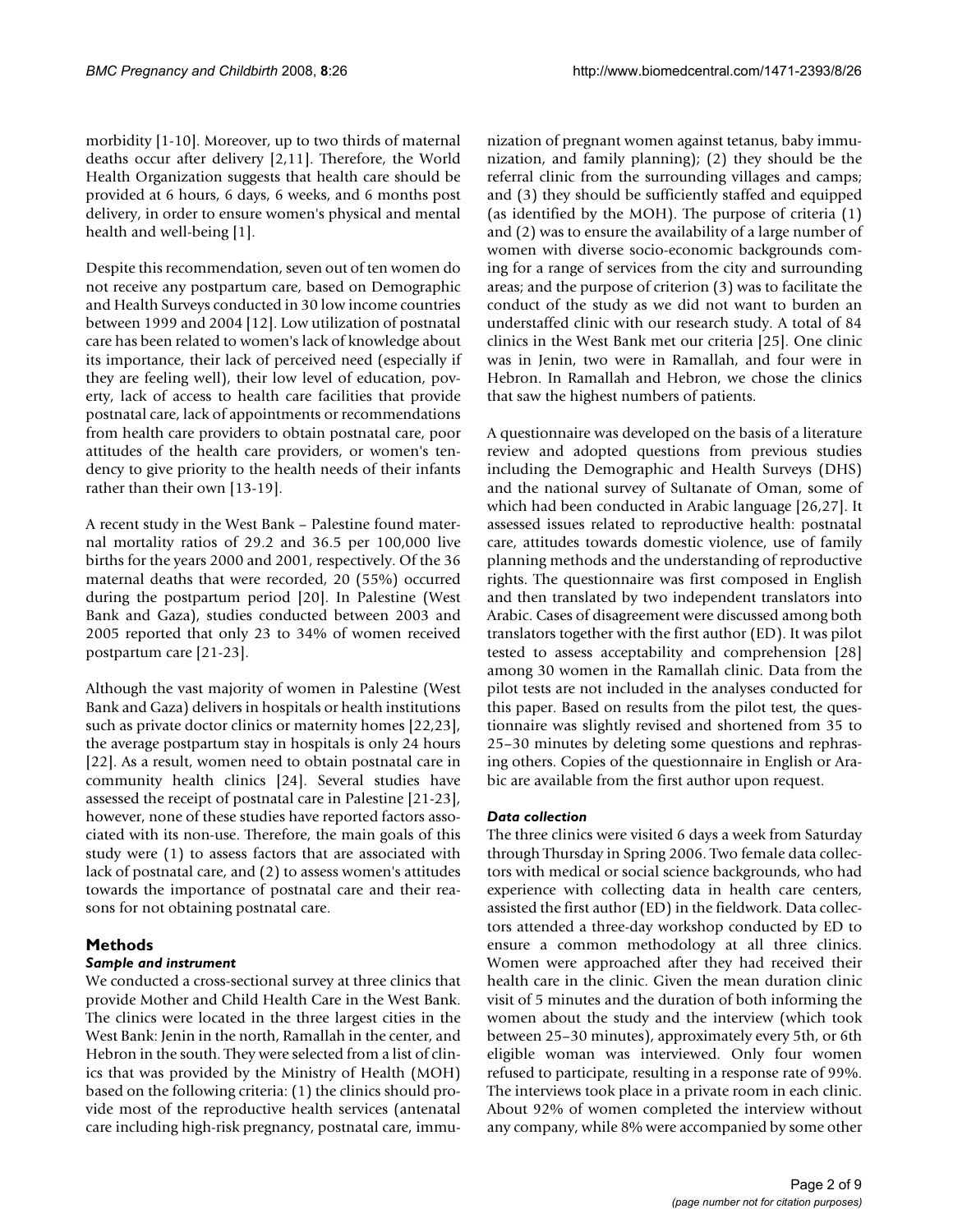person(s) mainly a sister, a mother and in rare cases a mother in law. A total of 450 women (186 pregnant and 264 postpartum) completed the interview during a 12 week period. Initially, a sample size of 100 women at each clinic was planned, assuming a 75% response rate. A total sample of 300 respondents would allow estimating proportions with +/-5% accuracy for the 95% confidence interval. Given the excellent response rate in the pilot phase, the available resources were used to aim for a sample of 150 responses at each clinic, which was accomplished. This sample size provides 80% power to detect differences of 16% or more between cities. The analysis in this paper is restricted to postpartum women only.

### *Dependent variables*

All postpartum women who had delivered a baby within the past 15 months ( $N = 264$ ) were asked whether they had obtained postnatal care any time during the first six weeks after delivery. Women who had not obtained postnatal care were asked about the reasons for that. The question was open-ended and women were able to provide multiple reasons. In the latter part of the questionnaire women were also asked about their attitudes towards postnatal care: "*In your opinion is postnatal care necessary for a woman's health?"*

### *Independent Variables*

The questionnaire included information about several socio-demographic variables: woman's current employment status (unemployed or employed), woman's and husband's highest level of education ( $\lt$  secondary or  $\ge$ secondary school), woman's age and age at first marriage, total number of living children, and woman's selfassessed economic situation (in three categories: high, middle, low). Education of both partners was recoded into a single variable with four categories: both < secondary, wife  $\ge$  secondary + husband < secondary, wife < secondary + husband  $\ge$  secondary, both  $\ge$  secondary school.

Several additional variables related to medical care were collected: delivery place, having had problems during last delivery, number of antenatal visits during the last pregnancy, and whether the woman was informed about danger signs to be monitored after delivery related to her and her baby's health before discharge from the hospital. Women who had received postnatal care were asked whether they had received advices on family planning and breast feeding.

### *Statistical analysis*

SPSS 12 statistical software was used to enter and analyze the data. Cross tabulation and Pearson chi-square test were used for descriptive and bivariate analyses. For the multivariable regression model the following variables were selected: location of the clinic, woman's age (in years), joint education variable, number of living children (to assess the extent of previous experiences with childbearing), number of antenatal visits during the most recent pregnancy (to assess general use of medical care), woman's age at first marriage (below or above 20 years, as a marker of more or less traditional upbringing), problems during delivery (since women who experienced problems may be more likely to receive postnatal care), delivery place (public versus private hospital, which may indicate different information received at discharge) and whether the woman was informed about danger signs for her and her baby's health before discharge. We did not include women's attitude regarding the importance of postnatal care, because attitude might be influenced by the actual behavior [29,30]. To limit the number of variables in the regression analysis, we included education only as a proxy for the socio-economic status of the women. Furthermore, we did not include receipt of information about danger signs related to the mother's or the baby's health before discharge from the hospital, because these two variables were significantly associated with place of delivery: Women who delivered at a private hospital were more likely to be informed. Reasons for not obtaining postnatal care were analyzed by grouping similar answers.

### *Ethical approval*

A steering committee comprised of representatives from the Palestine Ministry of Health, the United Nations Relief and Works Agency for Palestine Refugees in the Near East (UNRWA), and Juzoor Foundation, one of the largest local health non-governmental organizations, reviewed and approved the study protocol and questionnaire prior to data collection. Permission for data collection at each site was given by the Ministry of Health. Prior to the interview, each woman was asked to read and sign a consent form, which stated the purpose of the study, that participation was voluntary, and that women's responses were kept confidential.

### **Results**

### *Description of the sample*

As shown in Table 1, the majority of women (69%) in our sample had married at less than 20 years of age, had more than 1 child, were not employed outside the home, and rated their economic status as "middle class". Most women (82%) reported 6 or more antenatal visits for their last pregnancy and a spontaneous vaginal delivery without problems. Of interest is that only 17–19% of the women reported being informed about danger signs related to the baby's or the mother's health before hospital discharge. Almost two-thirds of the women considered postnatal care necessary.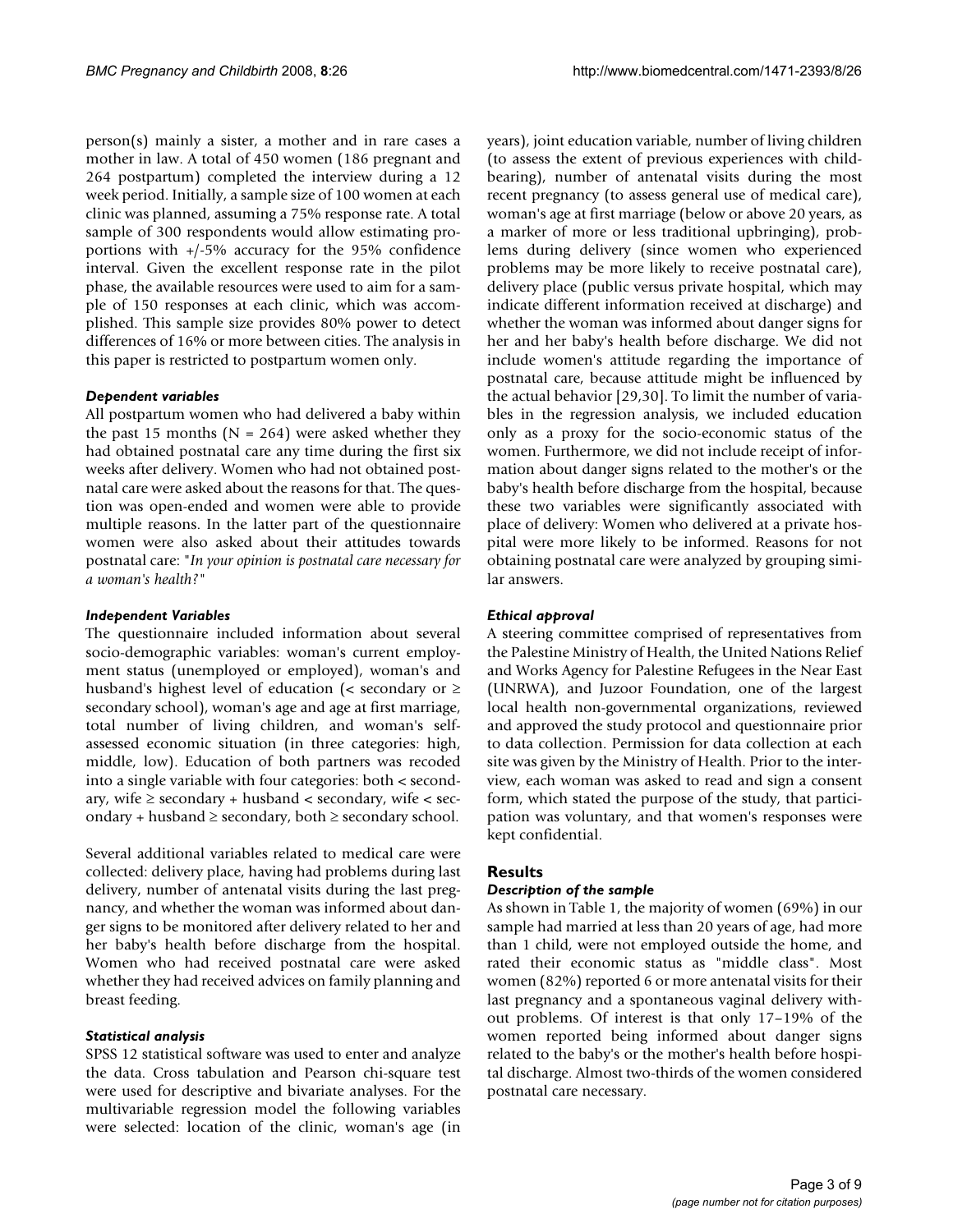| Factors                                                                                         | Total number $N = 264$ | Total % | Received postnatal care |              |
|-------------------------------------------------------------------------------------------------|------------------------|---------|-------------------------|--------------|
|                                                                                                 |                        |         | Yes $N = 97$            | $No N = 167$ |
| Age group                                                                                       |                        |         |                         |              |
| $\leq$ 24                                                                                       | 77                     | 29.2    | 33.8                    | 66.2         |
| $25 - 29$                                                                                       | 85                     | 32.2    | 35.3                    | 64.7         |
| $\geq$ 30                                                                                       | 102                    | 38.6    | 40.2                    | 59.8         |
| Clinic location                                                                                 |                        |         |                         |              |
| Jenin (Northern West Bank)                                                                      | 64                     | 24.2    | 53.1                    | 46.9         |
| Ramallah (Central West Bank)                                                                    | 94                     | 35.6    | 30.9                    | 69.1         |
| Hebron (Southern West Bank)                                                                     | 106                    | 40.2    | 32.1                    | 67.9         |
| Wife and husband educational level                                                              |                        |         |                         |              |
| Both <secondary (sec.)<="" td=""><td>72</td><td>27.3</td><td>27.8</td><td>72.2</td></secondary> | 72                     | 27.3    | 27.8                    | 72.2         |
| Wife≥sec.+ husband <sec.< td=""><td>50</td><td>18.9</td><td>34.0</td><td>66.0</td></sec.<>      | 50                     | 18.9    | 34.0                    | 66.0         |
| Wife <sec+ <math="" husband="">\ge sec.</sec+>                                                  | 4 <sub>l</sub>         | 15.5    | 41.5                    | 58.5         |
| Both≥sec.                                                                                       | 101                    | 38.3    | 42.6                    | 57.4         |
| Number of living children                                                                       |                        |         |                         |              |
|                                                                                                 | 57                     | 21.6    | 40.4                    | 59.6         |
| $2 - 3$                                                                                         | 113                    | 42.8    | 38.9                    | 61.1         |
| $4+$                                                                                            | 94                     | 35.6    | 30.9                    | 68.1         |
| Age at first marriage                                                                           |                        |         |                         |              |
| $20$                                                                                            | 182                    | 68.9    | 31.9                    | 68.I         |
| $\geq$ 21                                                                                       | 82                     | 31.1    | 47.6                    | 52.4         |
| Woman's employment status                                                                       |                        |         |                         |              |
| Employed                                                                                        | 42                     | 15.5    | 42.9                    | 57.I         |
| Not employed                                                                                    | 222                    | 84.I    | 35.6                    | 64.4         |
| Economic status (subjective)                                                                    |                        |         |                         |              |
| High                                                                                            | 23                     | 8.7     | 47.8                    | 52.4         |
| Middle                                                                                          | 197                    | 74.6    | 38.6                    | 61.4         |
| Low                                                                                             | 44                     | 16.7    | 22.7                    | 77.3         |
| Number of antenatal visits during the last pregnancy                                            |                        |         |                         |              |
| $I - 5$                                                                                         | 45                     | 18.0    | 28.9                    | 71.1         |
| $6 - 10$                                                                                        | 133                    | 53.2    | 39.1                    | 60.9         |
| >10                                                                                             | 72                     | 28.8    | 36.1                    | 63.9         |
| Delivery                                                                                        |                        |         |                         |              |
| Spontaneous vaginal delivery                                                                    | 221                    | 83.7    | 29.5                    | 70.5         |
| Other **                                                                                        | 43                     | 16.3    | 74.4                    | 25.6         |
| Delivery problems                                                                               |                        |         |                         |              |
| Yes                                                                                             | 57                     | 22.2    | 59.6                    | 40.4         |
| No                                                                                              | 200                    | 77.8    | 28.5                    | 71.5         |
| Informed about danger signs for the mother's health before discharge                            |                        |         |                         |              |
| Yes                                                                                             | 49                     | 18.6    | 57.I                    | 42.9         |
| No                                                                                              | 215                    | 81.4    | 32.1                    | 67.9         |
| Informed about danger signs for the baby's health before discharge                              |                        |         |                         |              |
| Yes                                                                                             | 44                     | 16.7    | 56.8                    | 43.2         |
| No                                                                                              | 218                    | 82.6    | 33.0                    | 67.0         |
| Delivery place of the last child                                                                |                        |         |                         |              |
| Public hospital                                                                                 | 2                      | 46.7    | 31.4                    | 68.6         |
| Private hospital                                                                                | 138                    | 53.3    | 40.6                    | 59.4         |
| Considering postnatal care necessary***                                                         |                        |         |                         |              |
| Yes                                                                                             | 166                    | 66. I   | 46.4                    | 53.6         |
| No                                                                                              | 85                     | 33.9    | 18.8                    | 81.2         |

#### **Table 1: Characteristics of the sample and receipt of postnatal care**

\*\* other: cesarean section or instrumental vaginal delivery

\*\*\* 13 women answered "do not know" and calculated as missing

### *Postnatal care and associated factors*

Among the 264 postpartum women, 97 (36.7%) obtained postnatal care. This proportion was significantly higher in Jenin than in both Ramallah and Hebron. It was also significantly higher among women who were  $\geq 21$  years of age at the time of their first marriage, who experienced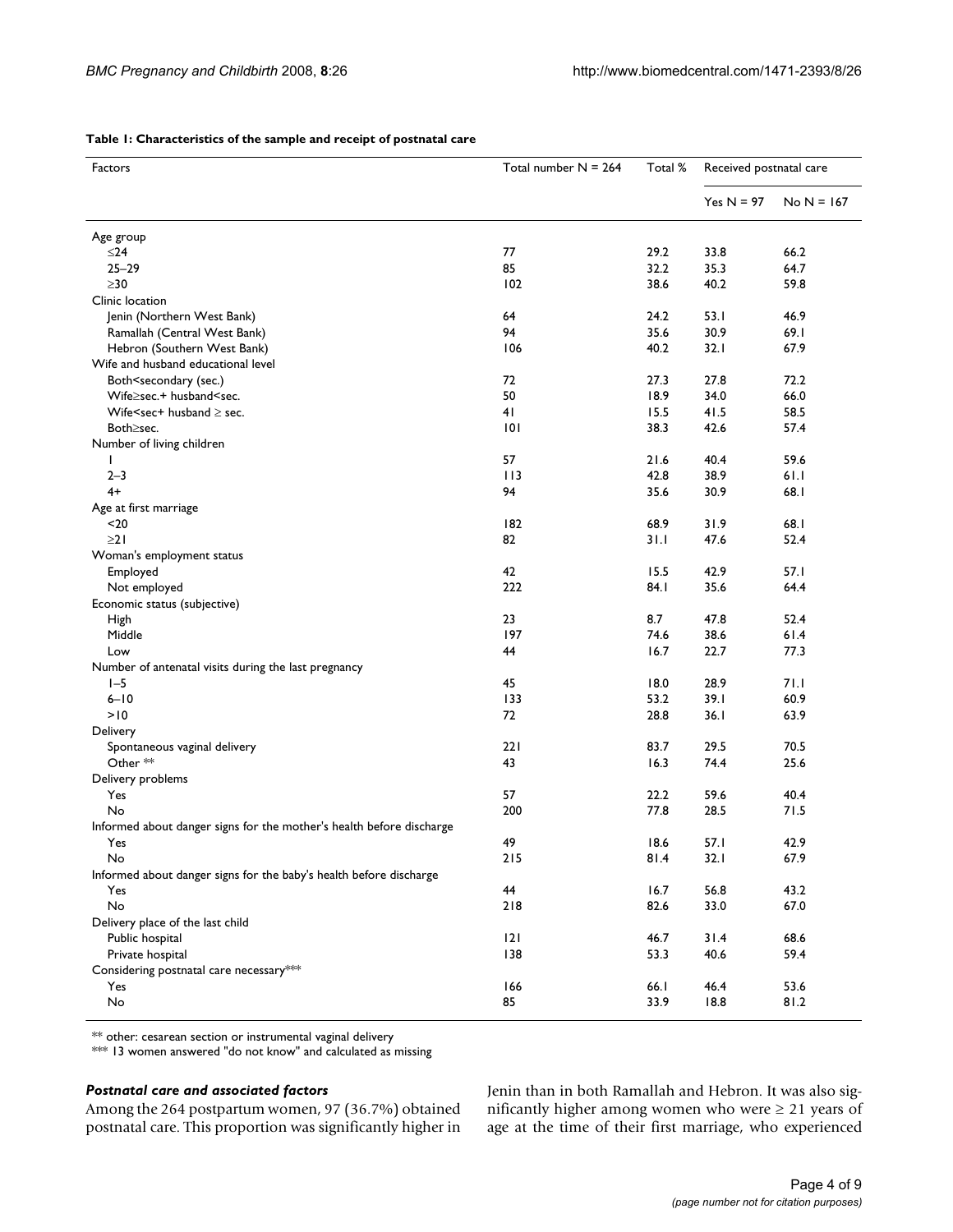complications during delivery, who were informed about danger signs for their own health or the health of their baby before discharge from the hospital, and who considered postnatal care necessary (Table 1), Women who had delivered in private hospitals were more likely to obtain postnatal care than women who had delivered in public hospitals (41% versus 31%), but this association was not statistically significant. Women who delivered in private hospitals reported significantly more frequently that they were informed about the danger signs for their own health or the health of their baby before discharge than women who delivered in a public hospital (data not shown). Among those who obtained postnatal care (97 women), only 30.2% received counselling regarding family planning, while about two-thirds received counselling regarding breastfeeding (data not shown).

Our multivariable logistic regression analysis (Table 2) revealed that three factors were associated with lack of postpartum care after controlling for demographic and pregnancy-related variables. Women in Ramallah (central West Bank) were significantly more likely to lack postpartum care than women in Jenin (northern West Bank). In addition, women who delivered in public hospitals, and women without problems or complications during delivery were also significantly more likely to lack postpartum care as compared to women who delivered in private hospitals and women who had problems during delivery. Woman's age and age at first marriage, woman's and husband's level of education, number of children and

number of antenatal visits during the last pregnancy were not significantly associated with obtaining postpartum care.

*Attitudes towards postnatal care and reasons for non-use* Figure 1 shows that the proportions of women who obtained postnatal care and who thought that postnatal care is necessary varied by city. Both the positive attitude towards postnatal care and the use of postnatal care were substantially higher in Jenin than in the two other cities. However, in each city, the utilization of postnatal care was much lower than the predominantly positive attitude might suggest. This prompts the question of why the majority of women do not use postnatal care despite the fact that many consider it necessary. The most frequent reason for not obtaining postnatal care was that women did not feel sick and therefore felt that they did not need postnatal care (85%), followed by not having been told by the doctor to come back for postnatal care (15.5%; multiple responses were possible). Fewer women were not aware of the service availability, had no one to take care of the children, did not want to go out before 6 weeks after delivery (which is a traditional custom in Arabic culture), or stated having experience with previous deliveries and therefore not needing additional information (Figure 2).

| Table 2: Association of socio-economic and demographic factors with non-use of postnatal care |  |  |  |
|-----------------------------------------------------------------------------------------------|--|--|--|
|                                                                                               |  |  |  |

| Variable                                                                                                 | OR (95% CI) <sup>a</sup> | P value |
|----------------------------------------------------------------------------------------------------------|--------------------------|---------|
| Clinic location                                                                                          |                          |         |
| Hebron (Southern West Bank)                                                                              | $1.7(0.8-3.6)$           | 0.14    |
| Ramallah (Central West Bank)                                                                             | $3.6(1.6 - 7.9)$         | 0.001   |
| Jenin (Northern West Bank)                                                                               | Reference                |         |
| Woman's age                                                                                              | $0.9(0.9-1.0)$           | 0.88    |
| Both husband & wife level of education                                                                   |                          |         |
| Both <secondary< td=""><td><math>1.9(0.8-4.5)</math></td><td>0.10</td></secondary<>                      | $1.9(0.8-4.5)$           | 0.10    |
| wife ≥ Secondary+ husband <secondary< td=""><td><math>1.5(0.6-3.4)</math></td><td>0.33</td></secondary<> | $1.5(0.6-3.4)$           | 0.33    |
| Husband $\geq$ Secondary + wife $\leq$ secondary                                                         | $0.9(0.3-2.2)$           | 0.87    |
| Both $\geq$ Secondary                                                                                    | Reference                |         |
| No. of living children                                                                                   | $1.0(0.8-1.2)$           | 0.84    |
| No. of antenatal visits in last pregnancy [per visit]                                                    | $0.9(0.9-1.0)$           | 0.72    |
| Woman's age at first marriage                                                                            |                          |         |
| < 20                                                                                                     | $1.6(0.8-3.3)$           | 0.14    |
| $\geq$ 20                                                                                                | Reference                |         |
| Delivery problems                                                                                        |                          |         |
| No                                                                                                       | $3.9(2.0 - 7.5)$         | < 0.001 |
| Yes                                                                                                      | Reference                |         |
| Delivery place                                                                                           |                          |         |
| Public hospital                                                                                          | $1.8(1.0-3.4)$           | 0.045   |
| Private hospital                                                                                         | Reference                |         |

OR = odds ratio; CI = confidence interval.

a adjusted for all variables in the table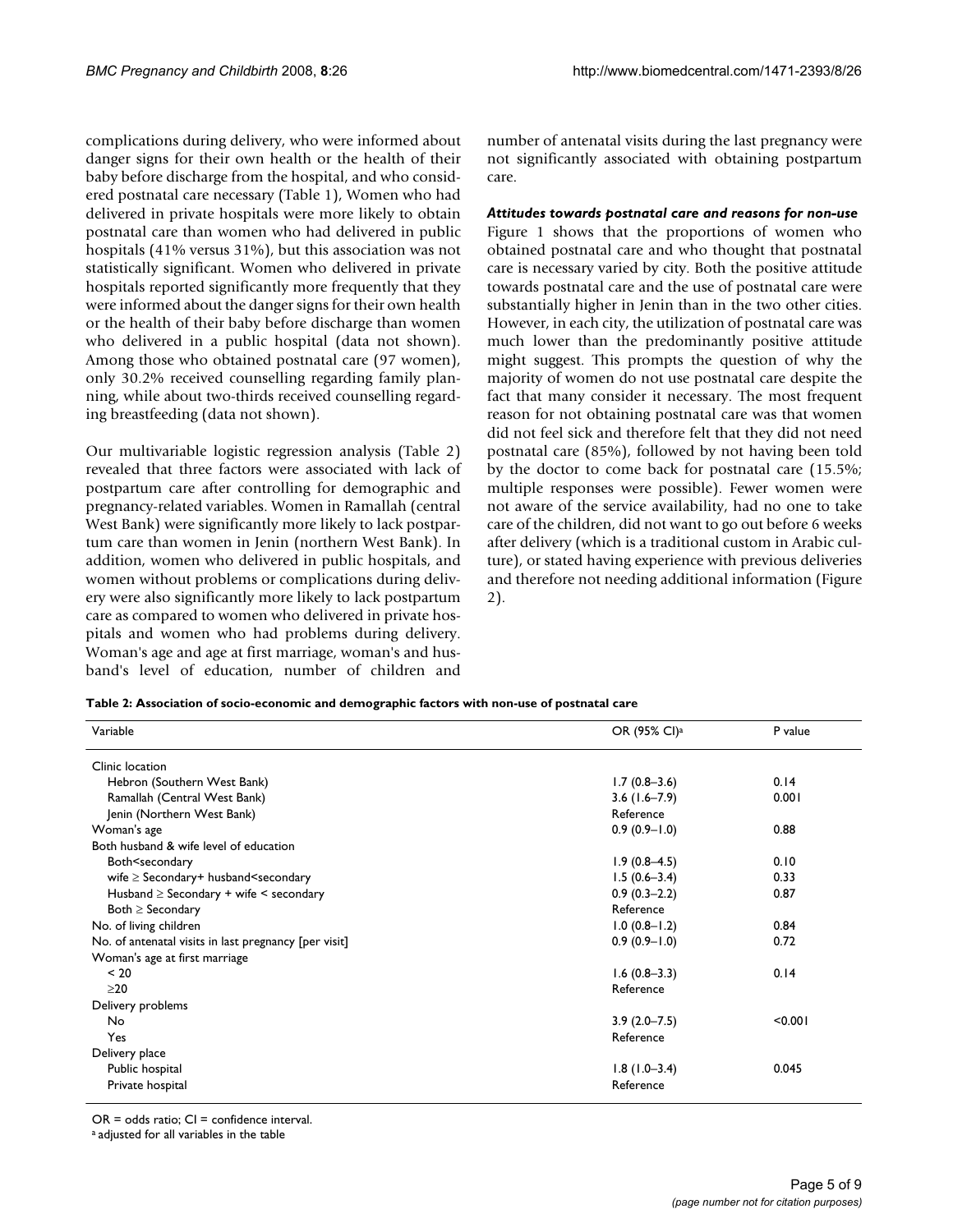

### Percentages of women who obtained postnatal care (N = 264) an had missing values) by city **Figure 1** d their attitudes towards postnatal care (N = 251; 13 women

Percentages of women who obtained postnatal care (N = 264) and their attitudes towards postnatal care (N = 251; 13 women had missing values) by city.

### **Discussion**

### *Rate of utilization of postnatal care*

This study assessed utilization of postpartum health care among women sampled at clinics in three cities of the West Bank. Consistent with two other Palestinian studies [21,22], only about one-third of the women had obtained postnatal care during the six weeks following delivery.

This rate is similar to the rates found in Jordan (35%) and Egypt (41.5%) [26,27].

### *Attitudes versus behavior and reasons for not obtaining postnatal care*

Our data suggest that there is a notable difference between women's attitudes toward the importance of postnatal



### *100 due to multiple answers* **Figure 2** Reasons (%) for not obtaining postnatal care (N ) = 167 women who did not obtain postnatal care) (*percentages do not add up to*

Reasons (%) for not obtaining postnatal care (N = 167 women who did not obtain postnatal care) (*percentages do not add up to 100 due to multiple answers*).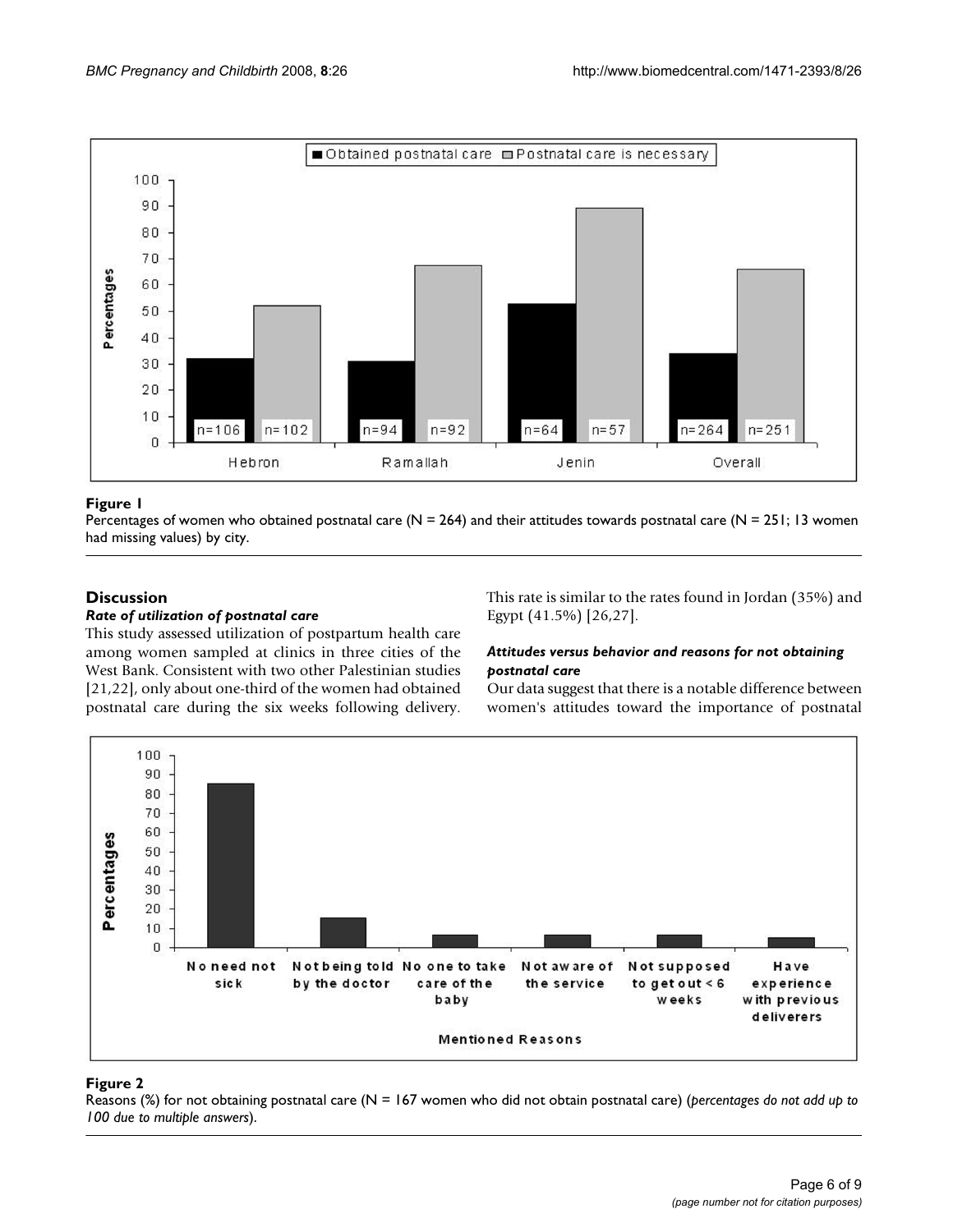care and the actual utilization of postnatal care. This was consistently observed in all three cities (see Figure 1). One explanation for this discrepancy could be social desirability bias: Women may have overreported their belief in the importance of obtaining postnatal care so as to be viewed favorably by the interviewer. Another explanation may be that some women who believe in the importance of postnatal care cannot obtain it due to barriers, such as a lack of available services or cultural norms, including the traditional custom of not going out during the first six weeks after delivery. However, our findings suggest that this traditional custom is not a major reason for non-use of postnatal care among women in the West Bank. Most women who had not obtained postnatal care stated that they did not need it because they were not sick. This seems to be a common belief, not only in Palestine but also among women in Jordan, Lebanon, Egypt, and other countries  $[15,26,27,31-33]$ . The fact that postnatal care was perceived to be unnecessary by women who did not feel sick demonstrates these women do not recognize the importance of postnatal care for preventive health care. Some of the negative health outcomes which can occur during the puerperium may not be noticed early or initial signs might be ignored by women. Therefore, the American College of Obstetricians and Gynecologists recommends postnatal care for all women, including those who do not perceive any problems, for the purpose of general assessment of both physical and mental well-being, to rule out postpartum depression, and to discuss breastfeeding and family planning [34]. While a recent systematic review of randomized controlled trials showed that universal postpartum support to unselected women at low risk did not result in statistically significant improvements for any outcome examined, including maternal mortality, the studies included in this review were limited to high income countries [24]. Early recognition and treatment might be not as important in countries where high standards of emergency care are easily available, but may be crucial under less optimal conditions.

### *Risk factors for non-use of postnatal care*

Similar to other studies [13-15,17-19], our bivariate analysis revealed that women who did not use postnatal care, married at a younger age, had lower economic status, and had a spontaneous vaginal delivery without problems. Our multivariable analysis shows that after controlling for demographic characteristics, deliveries in public hospitals and without any complications were associated with nonuse of postnatal care. In addition, we found regional differences: women in Ramallah were significantly more likely not to receive postnatal care than women in Jenin.

The relatively high use of postnatal care among women who had experienced problems during their delivery (60%), or had a cesarean section or instrumental vaginal

delivery (75%), is reassuring because it suggests that both women and provider recognize that these factors increase the woman's risk for postnatal complications and that postnatal care is especially important for these high-risk groups [35]. Efforts should be directed to further increase the use of postnatal care among high-risk women.

The higher utilization of postnatal care by women who had delivered in a private hospital may be due to the fact that private hospitals have more resources and therefore may be more likely to provide individualized care to their patients. Our finding that women who deliver in a private hospital are significantly more likely to receive information about danger signs for their own health and the health of their baby than women who deliver in a public hospital supports this assumption. Only ten of 37 West Bank maternity hospitals are public hospitals, but they deliver almost half of all babies. In contrast, a total of 15 private hospitals deliver only 13% of all babies, with both hospital types using similar levels of staffing [36]. This may explain the high level of dissatisfaction women report with the care they receive in public hospitals, while private facilities do not garner as much criticism [37]. However, many women have no choice than to deliver in a public hospital because of low income status or lack of health insurance.

Even after controlling for the important variables "delivery with or without problems" and "private versus public hospital," we found that postnatal care was significantly more often lacking in Ramallah than in Jenin, which had the highest utilization of postnatal care of the three clinics. This is puzzling, because overall, Central West Bank; where Ramallah is located, has the highest availability of hospital services (38,668 population per hospital) while Northern West Bank, where Jenin is located, has the lowest availability of hospital services (61,548 population per hospital) [37]. This suggests that there might be other determinants of postnatal care usage that are regionally different.

### *Strengths and Limitations*

Strengths of this study are the systematic sampling in three different geographic regions of the West Bank and the high response rate. We did not provide monetary incentives for participation, but word about the study spread among women who were waiting to be seen at the clinics. It is possible that women participated because they were curious about the study or they were glad that someone took an interest in listening what they had to say. The interviewers were trained to respond to questions about family planning after the interview.

Limitations of this study are due to self-reported outcomes and sampling restrictions. Women may have over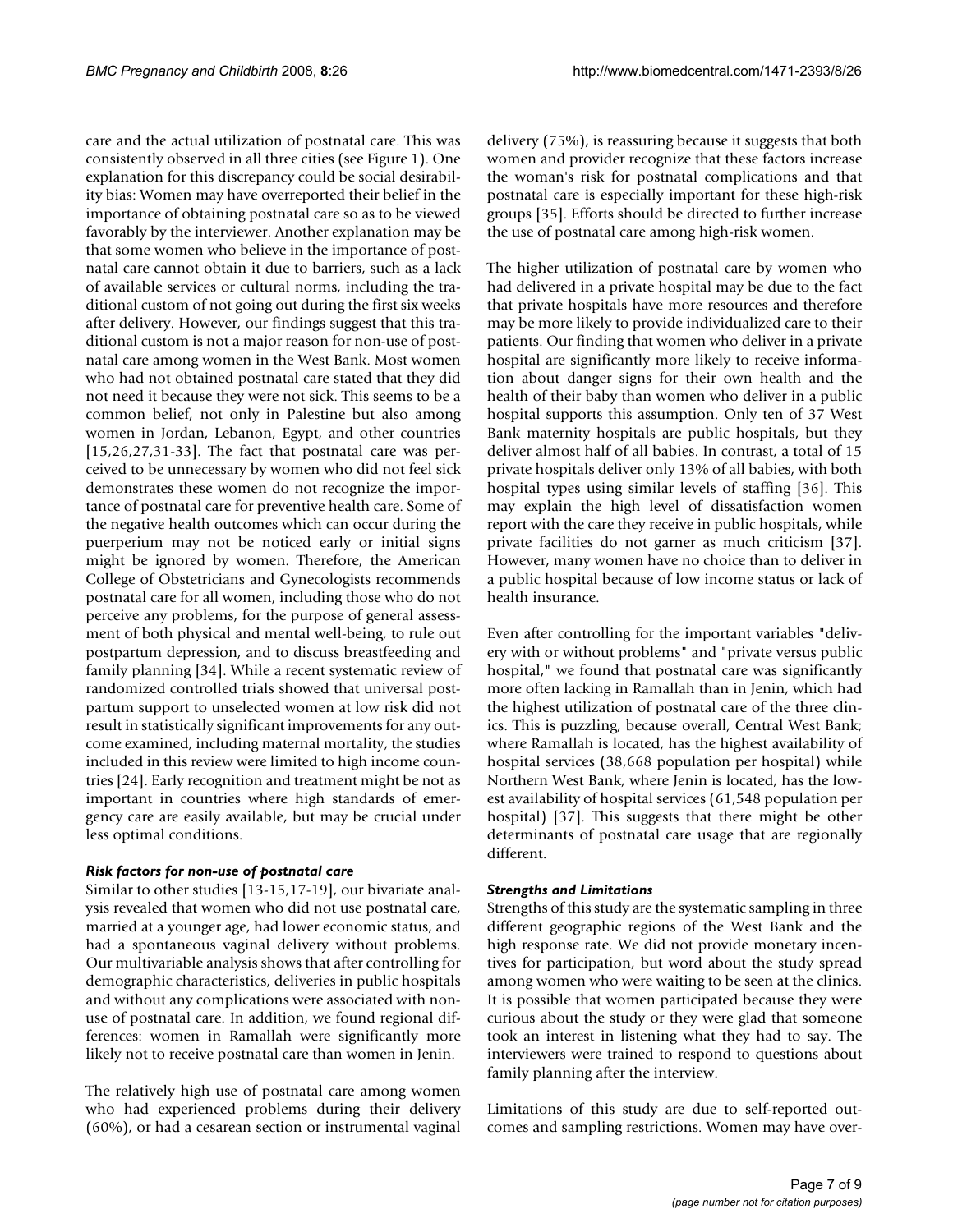reported their use of postnatal care in order to please the interviewer, especially since they were interviewed in a health care setting. However, the rate of postnatal care in our study is similar to the rates reported by two other Palestinian studies [21,22]. There may be a possible sampling restriction in this study, as all participants were recruited through Maternal and Child Care Clinics. Seemingly, women who do not obtain postnatal care would be less likely to visit these clinics and be included in this study. However, given the very high vaccination coverage in Palestine of ≥ 95% [38,39] and the fact that these clinics are the only places that offer infant vaccinations (apart from the UNRWA clinics that serve only refugee camps), most women do visit these clinics, at least to vaccinate their infants. Because most women visit these clinics and due to our sampling in three different cities, we believe that our findings reflect the experience of postpartum women in the West Bank.

### **Conclusion**

The higher use of postnatal care among high-risk women is appropriate, but some of the clinically dangerous conditions can also occur in low-risk women. Future efforts should therefore focus on also increasing participation in postnatal care among low- risk women.

### **Competing interests**

The authors declare that they have no competing interests.

### **Authors' contributions**

As part of her dissertation, ED designed the study, performed and supervised data collection, conducted the analysis, and drafted the manuscript. RTM and AEM, participated in designing the study and in developing the questionnaire, supervised the analysis, and wrote the final version of the manuscript. AK supervised the development of the study design, provided comments for the study questionnaire and participated in writing the final version of the manuscript. All authors read and approved the final manuscript.

### **Acknowledgements**

For the duration of the study, ED was funded by the German Academic Exchange Program (DAAD) for graduate studies at the University of Bielefeld, Germany. Data collection was supported and funded by two organizations: Juzoor Foundation for Health & Social Development in Jerusalem, Palestine, and the Women's Center for Legal Aid and Counselling in Ramallah, the West Bank. ED would like to express her sincere gratitude to Dr. Umaiyeh Khammash and Dr. Salwa Najjab at Juzoor Foundation for their continuous technical and logistical support during the data collection. Special thanks are extended to Mrs. Cynthia Antonio (MPH) from the University of California, Los Angeles, Division of Cancer Prevention and Control Research for her editorial assistance.

#### **References**

- 1. World Health Organization: **Reproductive halth publications (1998).** 2008 [[http://www.who.int/reproductive-health/publications/](http://www.who.int/reproductive-health/publications/msm_98_3/msm_98_3_1.html) [msm\\_98\\_3/msm\\_98\\_3\\_1.html](http://www.who.int/reproductive-health/publications/msm_98_3/msm_98_3_1.html)].
- 2. Chama CM, El Nafaty AU, Idrisa A: **[Caesarean morbidity and](http://www.ncbi.nlm.nih.gov/entrez/query.fcgi?cmd=Retrieve&db=PubMed&dopt=Abstract&list_uids=15512465) [mortality at Maiduguri, Nigeria.](http://www.ncbi.nlm.nih.gov/entrez/query.fcgi?cmd=Retrieve&db=PubMed&dopt=Abstract&list_uids=15512465)** *J Obstet Gynaecol* 2000, **20:**45-48.
- 3. Fikree FF, Ali T, Durocher JM, Rahbar MH: **[Health service utiliza](http://www.ncbi.nlm.nih.gov/entrez/query.fcgi?cmd=Retrieve&db=PubMed&dopt=Abstract&list_uids=15177827)[tion for perceived postpartum morbidity among poor](http://www.ncbi.nlm.nih.gov/entrez/query.fcgi?cmd=Retrieve&db=PubMed&dopt=Abstract&list_uids=15177827) [women living in Karachi.](http://www.ncbi.nlm.nih.gov/entrez/query.fcgi?cmd=Retrieve&db=PubMed&dopt=Abstract&list_uids=15177827)** *Soc Sci Med* 2004, **59:**681-694.
- 4. Freeman MP, Wright R, Watchman M, Wahl RA, Sisk DJ, Fraleigh L, Weibrecht JM: **[Postpartum depression assessments at well](http://www.ncbi.nlm.nih.gov/entrez/query.fcgi?cmd=Retrieve&db=PubMed&dopt=Abstract&list_uids=16372894)[baby visits: screening feasibility, prevalence, and risk factors.](http://www.ncbi.nlm.nih.gov/entrez/query.fcgi?cmd=Retrieve&db=PubMed&dopt=Abstract&list_uids=16372894)** *J Womens Health (Larchmt )* 2005, **14:**929-935.
- 5. Koblinsky MA, Tinker A, Daly P: **[Programming for safe mother](http://www.ncbi.nlm.nih.gov/entrez/query.fcgi?cmd=Retrieve&db=PubMed&dopt=Abstract&list_uids=10137741)[hood: a guide to action.](http://www.ncbi.nlm.nih.gov/entrez/query.fcgi?cmd=Retrieve&db=PubMed&dopt=Abstract&list_uids=10137741)** *Health Policy Plan* 1994, **9:**252-266.
- 6. Nama V, Karoshi M, Kakumani V: **[The single unit transfusion in](http://www.ncbi.nlm.nih.gov/entrez/query.fcgi?cmd=Retrieve&db=PubMed&dopt=Abstract&list_uids=16881380) [post partum hemorrhage: A new perspective.](http://www.ncbi.nlm.nih.gov/entrez/query.fcgi?cmd=Retrieve&db=PubMed&dopt=Abstract&list_uids=16881380)** *Int J Fertil Womens Med* 2006, **51:**58-63.
- 7. Prual A, Huguet D, Garbin O, Rabe G: **[Severe obstetric morbidity](http://www.ncbi.nlm.nih.gov/entrez/query.fcgi?cmd=Retrieve&db=PubMed&dopt=Abstract&list_uids=10214424) [of the third trimester, delivery and early puerperium in](http://www.ncbi.nlm.nih.gov/entrez/query.fcgi?cmd=Retrieve&db=PubMed&dopt=Abstract&list_uids=10214424) [Niamey \(Niger\).](http://www.ncbi.nlm.nih.gov/entrez/query.fcgi?cmd=Retrieve&db=PubMed&dopt=Abstract&list_uids=10214424)** *Afr J Reprod Health* 1998, **2:**10-19.
- 8. Ronsmans C, Achadi E, Cohen S, Zazri A: **[Women's recall of](http://www.ncbi.nlm.nih.gov/entrez/query.fcgi?cmd=Retrieve&db=PubMed&dopt=Abstract&list_uids=9322336) [obstetric complications in south Kalimantan, Indonesia.](http://www.ncbi.nlm.nih.gov/entrez/query.fcgi?cmd=Retrieve&db=PubMed&dopt=Abstract&list_uids=9322336)** *Stud Fam Plann* 1997, **28:**203-214.
- 9. United Nations Family Planning Association (UNFPA).: **Population Issues: Safe Motherhood: Maternal Morbidity. Surviving Childbirth, but Enduring Chronic Ill-Health .** UNFPA; 2004.
- 10. Waterstone M, Wolfe C, Hooper R, Bewley S: **[Postnatal morbid](http://www.ncbi.nlm.nih.gov/entrez/query.fcgi?cmd=Retrieve&db=PubMed&dopt=Abstract&list_uids=12618155)[ity after childbirth and severe obstetric morbidity.](http://www.ncbi.nlm.nih.gov/entrez/query.fcgi?cmd=Retrieve&db=PubMed&dopt=Abstract&list_uids=12618155)** *BJOG* 2003, **110:**128-133.
- 11. Ronsmans C, Graham WJ: **[Maternal mortality: who, when,](http://www.ncbi.nlm.nih.gov/entrez/query.fcgi?cmd=Retrieve&db=PubMed&dopt=Abstract&list_uids=17011946) [where, and why.](http://www.ncbi.nlm.nih.gov/entrez/query.fcgi?cmd=Retrieve&db=PubMed&dopt=Abstract&list_uids=17011946)** *Lancet* 2006, **368:**1189-1200.
- 12. Alfredo LF. MTKTMA N.: **Postpartum Care: Levels and Determinants in Developing Countries.** Calverton, Maryland, USA, Macro International Inc; 2006.
- 13. Bryant AS, Haas JS, McElrath TF, McCormick MC: **[Predictors of](http://www.ncbi.nlm.nih.gov/entrez/query.fcgi?cmd=Retrieve&db=PubMed&dopt=Abstract&list_uids=16807794) [compliance with the postpartum visit among women living](http://www.ncbi.nlm.nih.gov/entrez/query.fcgi?cmd=Retrieve&db=PubMed&dopt=Abstract&list_uids=16807794) [in healthy start project areas.](http://www.ncbi.nlm.nih.gov/entrez/query.fcgi?cmd=Retrieve&db=PubMed&dopt=Abstract&list_uids=16807794)** *Matern Child Health J* 2006, **10:**511-516.
- 14. El-Mouelhy M, El-Helw M, Younis N, Khattab H, Zurayk H: **Women's understanding of pregnancy related morbidity in rural Egypt.** *Reprod Health Matters* 1994, **4:**27-34.
- 15. Goodburn EA, Gazi R, Chowdhury M: **[Beliefs and practices](http://www.ncbi.nlm.nih.gov/entrez/query.fcgi?cmd=Retrieve&db=PubMed&dopt=Abstract&list_uids=7785065) [regarding delivery and postpartum maternal morbidity in](http://www.ncbi.nlm.nih.gov/entrez/query.fcgi?cmd=Retrieve&db=PubMed&dopt=Abstract&list_uids=7785065) [rural Bangladesh.](http://www.ncbi.nlm.nih.gov/entrez/query.fcgi?cmd=Retrieve&db=PubMed&dopt=Abstract&list_uids=7785065)** *Stud Fam Plann* 1995, **26:**22-32.
- 16. Lagro M, Liche A, Mumba T, Ntebeka R, van Roosmalen J: **[Postpar](http://www.ncbi.nlm.nih.gov/entrez/query.fcgi?cmd=Retrieve&db=PubMed&dopt=Abstract&list_uids=17034688)[tum care attendance at a rural district hospital in Zambia.](http://www.ncbi.nlm.nih.gov/entrez/query.fcgi?cmd=Retrieve&db=PubMed&dopt=Abstract&list_uids=17034688)** *Trop Doct* 2006, **36:**205-208.
- 17. Lu MC, Prentice J: **[The postpartum visit: risk factors for nonuse](http://www.ncbi.nlm.nih.gov/entrez/query.fcgi?cmd=Retrieve&db=PubMed&dopt=Abstract&list_uids=12439527) [and association with breast-feeding.](http://www.ncbi.nlm.nih.gov/entrez/query.fcgi?cmd=Retrieve&db=PubMed&dopt=Abstract&list_uids=12439527)** *Am J Obstet Gynecol* 2002, **187:**1329-1336.
- 18. Nabukera SK, Witte K, Muchunguzi C, Bajunirwe F, Batwala VK, Mulogo EM, Farr C, Barry S, Salihu HM: **[Use of postpartum health](http://www.ncbi.nlm.nih.gov/entrez/query.fcgi?cmd=Retrieve&db=PubMed&dopt=Abstract&list_uids=16737170) [services in rural Uganda: knowledge, attitudes, and barriers.](http://www.ncbi.nlm.nih.gov/entrez/query.fcgi?cmd=Retrieve&db=PubMed&dopt=Abstract&list_uids=16737170)** *J Community Health* 2006, **31:**84-93.
- 19. Turan JM, Say L: **[Community-based antenatal education in](http://www.ncbi.nlm.nih.gov/entrez/query.fcgi?cmd=Retrieve&db=PubMed&dopt=Abstract&list_uids=14654515) [Istanbul, Turkey: effects on health behaviours.](http://www.ncbi.nlm.nih.gov/entrez/query.fcgi?cmd=Retrieve&db=PubMed&dopt=Abstract&list_uids=14654515)** *Health Policy Plan* 2003, **18:**391-398.
- 20. Al Adili N, Johansson A, Bergstrom S: **[Maternal mortality among](http://www.ncbi.nlm.nih.gov/entrez/query.fcgi?cmd=Retrieve&db=PubMed&dopt=Abstract&list_uids=16530196) [Palestinian women in the West Bank.](http://www.ncbi.nlm.nih.gov/entrez/query.fcgi?cmd=Retrieve&db=PubMed&dopt=Abstract&list_uids=16530196)** *Int J Gynaecol Obstet* 2006, **93:**164-170.
- 21. Maram Project: **Survey Of Women And Child Health And Health Services In The West Bank And Gaza Strip 2003 final report.** Palestine; 2004. Copies from the study reports can be obtained from the USAID West Bank and Gaza - Public Affairs office
- 22. Palestinian Central Bureau of Statistics (Pcbs): **Demographic and Health Survey - 2004: Final Report.** Ramallah - Palestine, Pcbs; 2006.
- 23. Palestinian Ministry of Health Primary Health Care: **Annual Report-Women's Health.** 2004.
- 24. Shaw E, Levitt C, Wong S, Kaczorowski J: **[Systematic review of](http://www.ncbi.nlm.nih.gov/entrez/query.fcgi?cmd=Retrieve&db=PubMed&dopt=Abstract&list_uids=16948721) [the literature on postpartum care: effectiveness of postpar](http://www.ncbi.nlm.nih.gov/entrez/query.fcgi?cmd=Retrieve&db=PubMed&dopt=Abstract&list_uids=16948721)tum support to improve maternal parenting, mental health, [quality of life, and physical health.](http://www.ncbi.nlm.nih.gov/entrez/query.fcgi?cmd=Retrieve&db=PubMed&dopt=Abstract&list_uids=16948721)** *Birth* 2006, **33:**210-220.